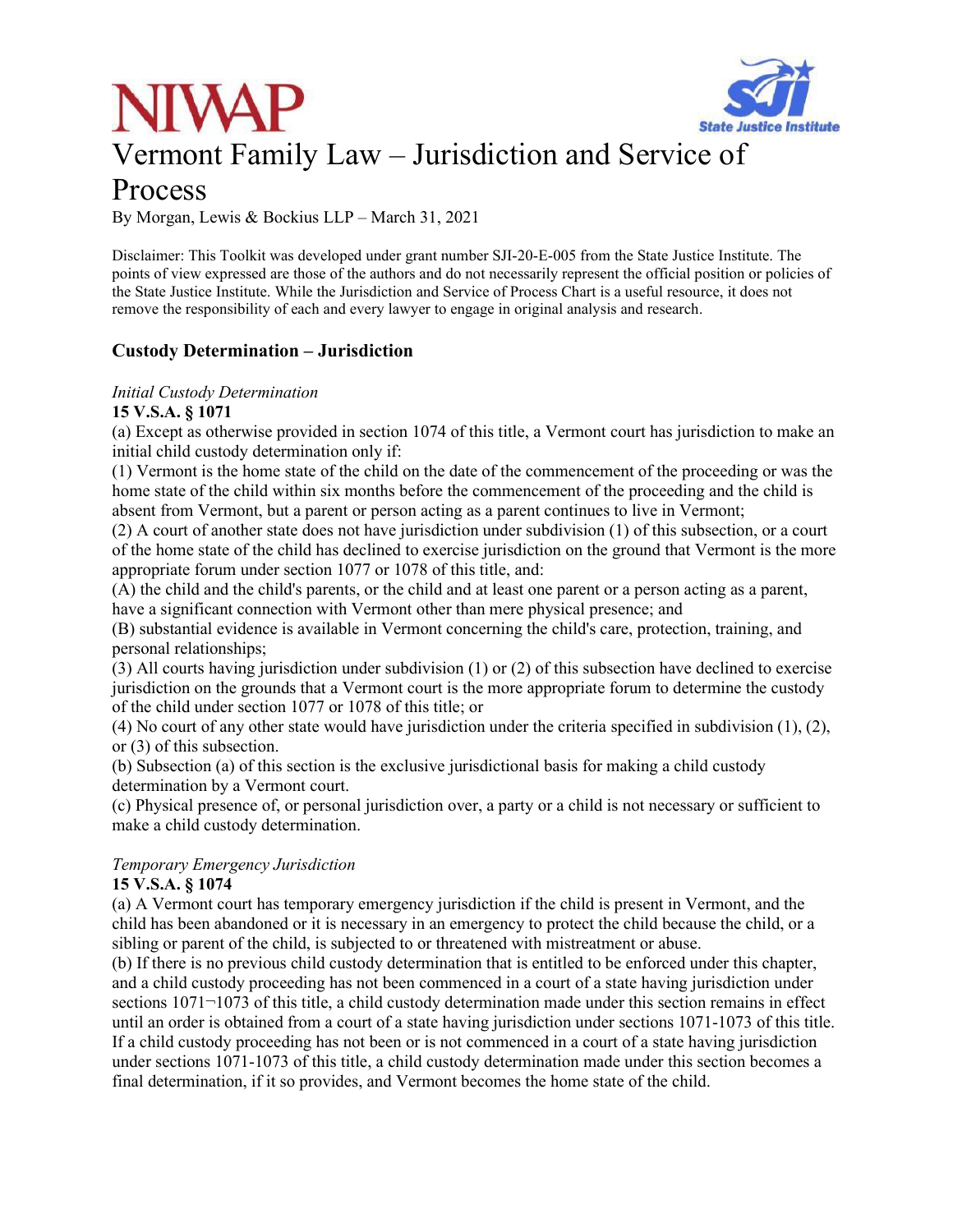

 (c) If there is a previous child custody determination that is entitled to be enforced under this chapter, or a child custody proceeding has been commenced in a court of a state having jurisdiction under sections 1071-1073 of this title, any order issued by a Vermont court under this section shall specify in the order a period that the court considers adequate to allow the person seeking an order to obtain an order from the state having jurisdiction under sections 1071-1073 of this title. The order issued in Vermont remains in effect until an order is obtained from the other state within the period specified or the period expires. (d) A Vermont court which has been asked to make a child custody determination under this section upon being informed that a child custody proceeding has been commenced in, or a child custody determination has been made by, a court of a state having jurisdiction under sections 1071-1073 of this title shall immediately communicate with the other court. A Vermont court which is exercising jurisdiction pursuant to sections 1071-1073 of this title, upon being informed that a child custody proceeding has been commenced in, or a child custody determination has been made by, a court of another state under a statute similar to this section, shall immediately communicate with the court of that state to resolve the emergency, protect the safety of the parties and the child, and determine a period for the duration of the temporary order.

#### **Authority Interpreting § 1074**

There is very little available authority interpreting the parameters of  $\S 1074$ . In re M.P., 2019 VT 69,  $\parallel$  21 (Vt. Sept. 17, 2019) (affirming the trial court's exercise of temporary emergency jurisdiction where the undisputed facts showed that the minor "was living in Vermont with husband, her presumptive father, that mother was incarcerated in Alabama, that husband was unable to care for M.P., and that state intervention was required to protect M.P. from harm or risk of harm.")

#### **Custody Determination – Service/Notification Requirements**

See Custody Determination Jurisdiction Section.

#### **Paternity and Child Support Proceeding – Jurisdiction**

#### **15 V.S.A. § 1066**

a) Notice required for the exercise of jurisdiction when a person is outside Vermont [under Vermont's Uniform Child Custody Jurisdiction and Enforcement Act] may be given in a manner prescribed by the law of Vermont for service of process or by the law of the state in which the service is made. Notice shall be given in a manner reasonably calculated to give actual notice but may be by publication if other means are not effective.

(b) Proof of service may be made in the manner prescribed by the law of Vermont or by the law of the state in which the service is made.

(c) Notice is not required for the exercise of jurisdiction with respect to a person who submits to the jurisdiction of the court.

15 V.S.A. § 1075

(a) Before a child custody determination is made under this chapter, notice and an opportunity to be heard in accordance with the standards of section 1066 of this title shall be given to all persons entitled to notice under Vermont law as in child custody proceedings between Vermont residents, any parent whose parental rights have not been previously terminated, and any person having physical custody of the child. (b) This chapter does not govern the enforceability of a child custody determination made without notice or an opportunity to be heard.

(c) The obligation to join a party and the right to intervene as a party in a child custody proceeding under this chapter are governed by Vermont law as in child custody proceedings between Vermont residents.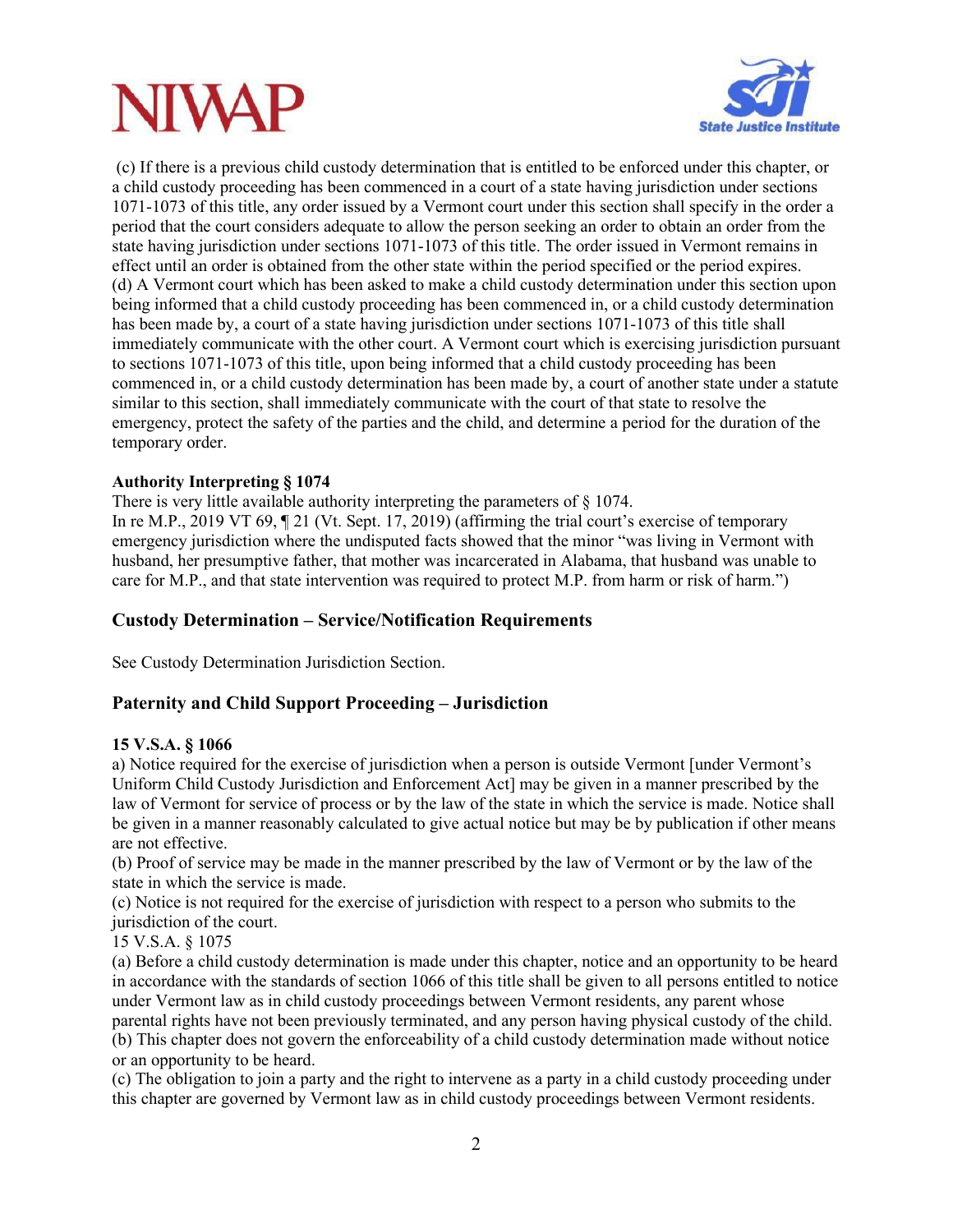## **NIVAP**



### **Paternity and Child Support Proceeding – Service/Notification Requirements**

#### **15B V.S.A. § 1311**

(a) In a proceeding under this title, a petitioner seeking to establish a support order to determine parentage of a child or to register and modify a support order of a tribunal of another state or a foreign country must file a petition. Unless otherwise ordered under section 1312 of this title, the petition or accompanying documents must provide, so far as known, the name, residential address, and Social Security numbers of the obligor and the obligee or the parent and alleged parent, and the name, sex, residential address, Social Security number, and date of birth of each child for whose benefit support is sought or whose parentage is to be determined. Unless filed at the time of registration, the petition must be accompanied by a copy of any support order known to have been issued by another tribunal. The petition may include any other information that may assist in locating or identifying the respondent.

(b) The petition must specify the relief sought. The petition and accompanying documents must conform substantially with the requirements imposed by the forms mandated by federal law for use in cases filed by a support enforcement agency.

#### **15B V.S.A. § 1316**

(a) The physical presence of a nonresident party who is an individual in a tribunal of this State is not required for the establishment, enforcement, or modification of a support order or the rendition of a judgment determining parentage of a child.

(b) An affidavit, a document substantially complying with federally mandated forms, or a document incorporated by reference in any of them, which would not be excluded under the hearsay rule if given in person, is admissible in evidence if given under penalty of perjury by a party or witness residing outside this State.

(c) A copy of the record of child support payments certified as a true copy of the original by the custodian of the record may be forwarded to a responding tribunal. The copy is evidence of facts asserted in it, and is admissible to show whether payments were made.

(d) Copies of bills for testing for parentage of a child, and for prenatal and postnatal health care of the mother and child, furnished to the adverse party at least 10 days before trial, are admissible in evidence to prove the amount of the charges billed and that the charges were reasonable, necessary, and customary. (e) Documentary evidence transmitted from outside this State to a tribunal of this State by telephone, telecopier, or other electronic means that do not provide an original record may not be excluded from evidence on an objection based on the means of transmission.

(f) In a proceeding under this title, a tribunal of this State shall permit a party or witness residing outside this State to be deposed or to testify under penalty of perjury by telephone, audiovisual means, or other electronic means at a designated tribunal or other location. A tribunal of this State shall cooperate with other tribunals in designating an appropriate location for the deposition or testimony.

(g) If a party called to testify at a civil hearing refuses to answer on the ground that the testimony may be self-incriminating, the trier of fact may draw an adverse inference from the refusal.

(h) A privilege against disclosure of communications between spouses does not apply in a proceeding under this title.

(i) The defense of immunity based on the relationship of husband and wife or parent and child does not apply in a proceeding under this title.

(j) A voluntary acknowledgement of paternity, certified as a true copy, is admissible to establish parentage of the child.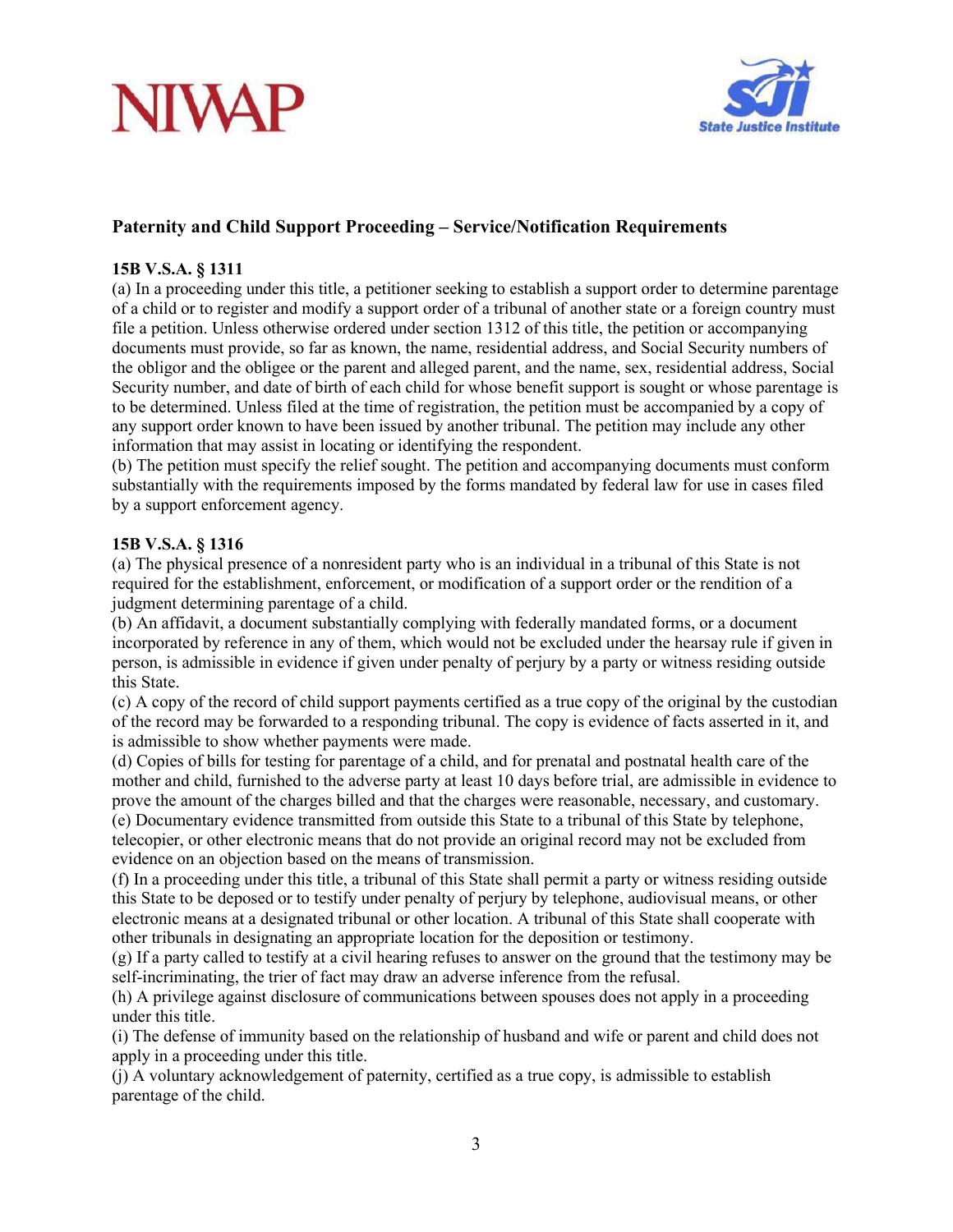



#### **15B V.S.A. § 1301(b)**

An individual petitioner or a support enforcement agency may initiate a proceeding authorized under this title by filing a petition in an initiating tribunal for forwarding to a responding tribunal or by filing a petition or a comparable pleading directly in a tribunal of another state or foreign country which has or can obtain personal jurisdiction over the respondent.

#### **Child Abuse/Neglect Proceeding – Jurisdiction**

#### **15 V.S.A. § 1102**

[Jurisdiction and venue in abuse prevention proceedings, including abuse to children as defined in 33 V.S.A. chapter 49, subchapter 2]

(a) The family division of the superior court shall have jurisdiction over proceedings under this chapter. (b) Emergency orders under section 1104 of this title may be issued by a judge of the criminal, civil, or family division of the superior court.

(c) Proceedings under this chapter may be commenced in the county in which the plaintiff resides. If the plaintiff has left the residence or household to avoid abuse, the plaintiff shall have the option to bring an action in the county of the previous residence or household or the county of the new residence or household.

#### **Child Abuse/Neglect Proceeding – Service/Notification Requirements**

#### **15 V.S.A. § 1105**

[Service under Abuse Prevention, Title 15, Chapter 21]

(a) A complaint or ex parte temporary order or final order issued under this chapter shall be served in accordance with the Vermont Rules of Civil Procedure and may be served by any law enforcement officer. A court that issues an order under this chapter during court hours shall promptly transmit the order electronically or by other means to a law enforcement agency for service.

(b) A defendant who attends a hearing held under section 1103 or 1104 of this title at which a temporary or final order under this chapter is issued and who receives notice from the court on the record that the order has been issued shall be deemed to have been served. A defendant notified by the court on the record shall be required to adhere immediately to the provisions of the order. However, even when the court has previously notified the defendant of the order, the court shall transmit the order for additional service by a law enforcement agency.

(c) Abuse orders shall be served by the law enforcement agency at the earliest possible time and shall take precedence over other summonses and orders. Orders shall be served in a manner calculated to ensure the safety of the plaintiff. Methods of service which include advance notification to the defendant shall not be used. The person making service shall file a return of service with the court stating the date, time, and place at which the order was delivered personally to the defendant.

(d) If service of a notice of hearing issued under section 1103 or 1104 of this title cannot be made before the scheduled hearing, the court shall continue the hearing and extend the terms of the order upon request of the plaintiff for such additional time as it deems necessary to achieve service on the defendant.

#### **15 V.S.A. § 1103**

[Notice and opportunity to be heard]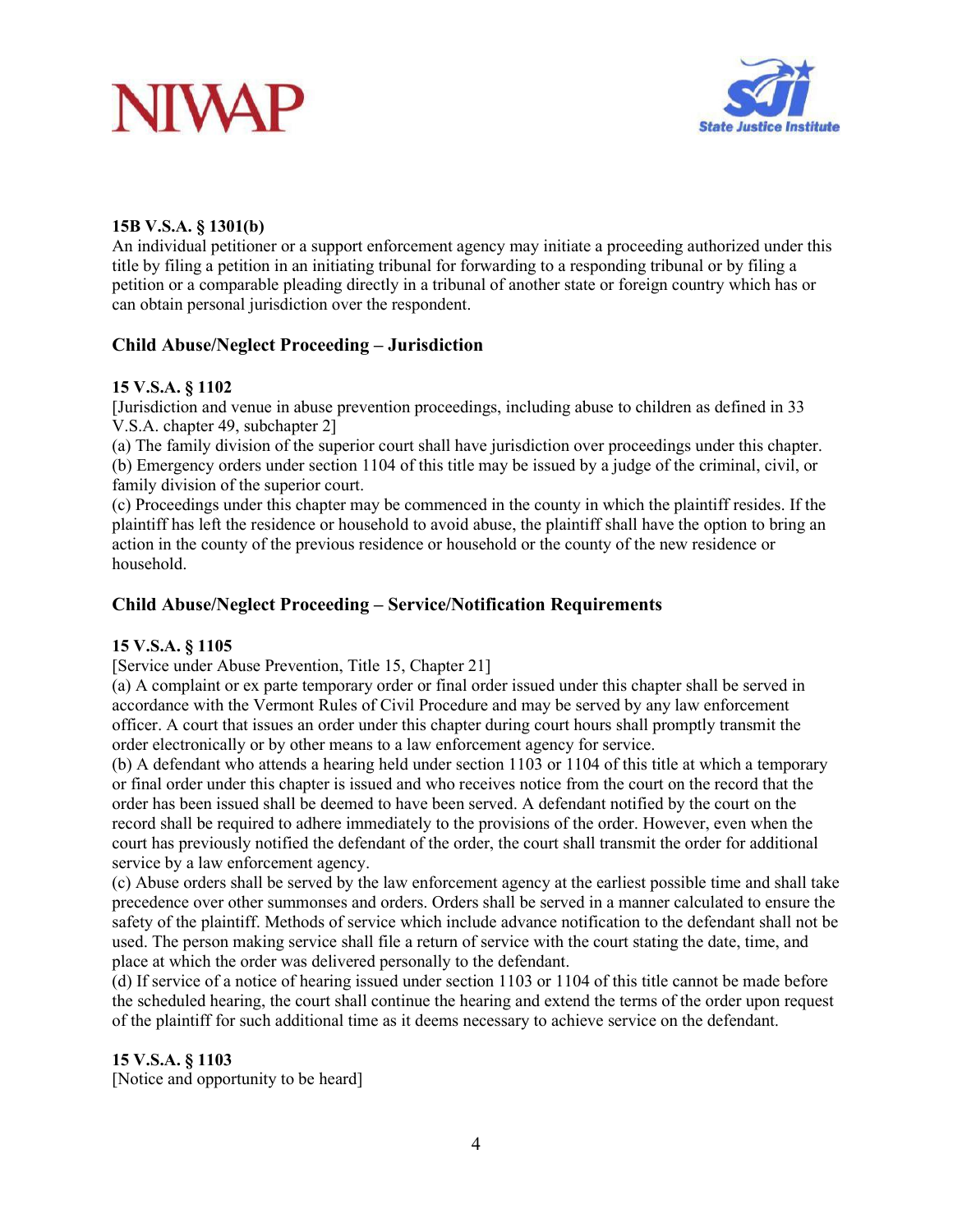## VIVA



(a) Any family or household member may seek relief from abuse by another family or household member on behalf of himself or herself or his or her children by filing a complaint under this chapter. A minor 16 years of age or older, or a minor of any age who is in a dating relationship as defined in subdivision 1101(2) of this chapter, may file a complaint under this chapter seeking relief on his or her own behalf. The plaintiff shall submit an affidavit in support of the order.

(b) Except as provided in section 1104 of this title, the court shall grant relief only after notice to the defendant and a hearing. The plaintiff shall have the burden of proving abuse by a preponderance of the evidence.

(c)(1) The court shall make such orders as it deems necessary to protect the plaintiff or the children, or both, if the court finds that the defendant has abused the plaintiff, and:

(A) there is a danger of further abuse; or

(B) the defendant is currently incarcerated and has been convicted of one of the following: murder, attempted murder, kidnapping, domestic assault, aggravated domestic assault, sexual assault, aggravated sexual assault, stalking, aggravated stalking, lewd or lascivious conduct with a child, use of a child in a sexual performance, or consenting to a sexual performance.

(2) The court order may include the following:

(A) an order that the defendant refrain from abusing the plaintiff or his or her children, or both, and from interfering with their personal liberty, including restrictions on the defendant's ability to contact the plaintiff or the plaintiff's children, or both, in any way, whether directly, indirectly, or through a third party, with the purpose of making contact with the plaintiff, including in writing or by telephone, e-mail, or other electronic communication, and restrictions prohibiting the defendant from coming within a fixed distance of the plaintiff, the children, the plaintiff's residence, or other designated locations where the plaintiff or the plaintiff's children are likely to spend time;

(B) an order that the defendant immediately vacate the household and that the plaintiff be awarded sole possession of a residence;

(C) a temporary award of parental rights and responsibilities in accordance with the criteria in section 665 of this title;

(D) an order for parent-child contact under such conditions as are necessary to protect the child or the plaintiff, or both, from abuse. An order for parent-child contact may if necessary include conditions under which the plaintiff may deny parent-child contact pending further order of the court;

(E) if the court finds that the defendant has a duty to support the plaintiff, an order that the defendant pay the plaintiff's living expenses for a fixed period of time not to exceed three months;

(F) if the court finds that the defendant has a duty to support the child or children, a temporary order of child support pursuant to chapter 5 of this title, for a period not to exceed three months. A support order granted under this section may be extended if the relief from abuse proceeding is consolidated with an action for legal separation, divorce, or parentage;

(G) an order concerning the possession, care, and control of any animal owned, possessed, leased, kept, or held as a pet by either party or a minor child residing in the household; and

(H) an order that the defendant return any personal documentation in his or her possession, including immigration documentation, birth certificates, and identification cards:

(i) pertaining to the plaintiff; or

(ii) pertaining to the plaintiff's children if relief is sought for the children or for good cause shown.

(d) In a hearing under this chapter, neither opinion evidence of nor evidence of the reputation of the plaintiff's sexual conduct shall be admitted. Evidence of prior sexual conduct of the plaintiff shall not be admitted; provided, however, where it bears on the credibility of the plaintiff or it is material to a fact at issue and its probative value outweighs its private character, the court may admit:

(1) Evidence of the plaintiff's past sexual conduct with the defendant.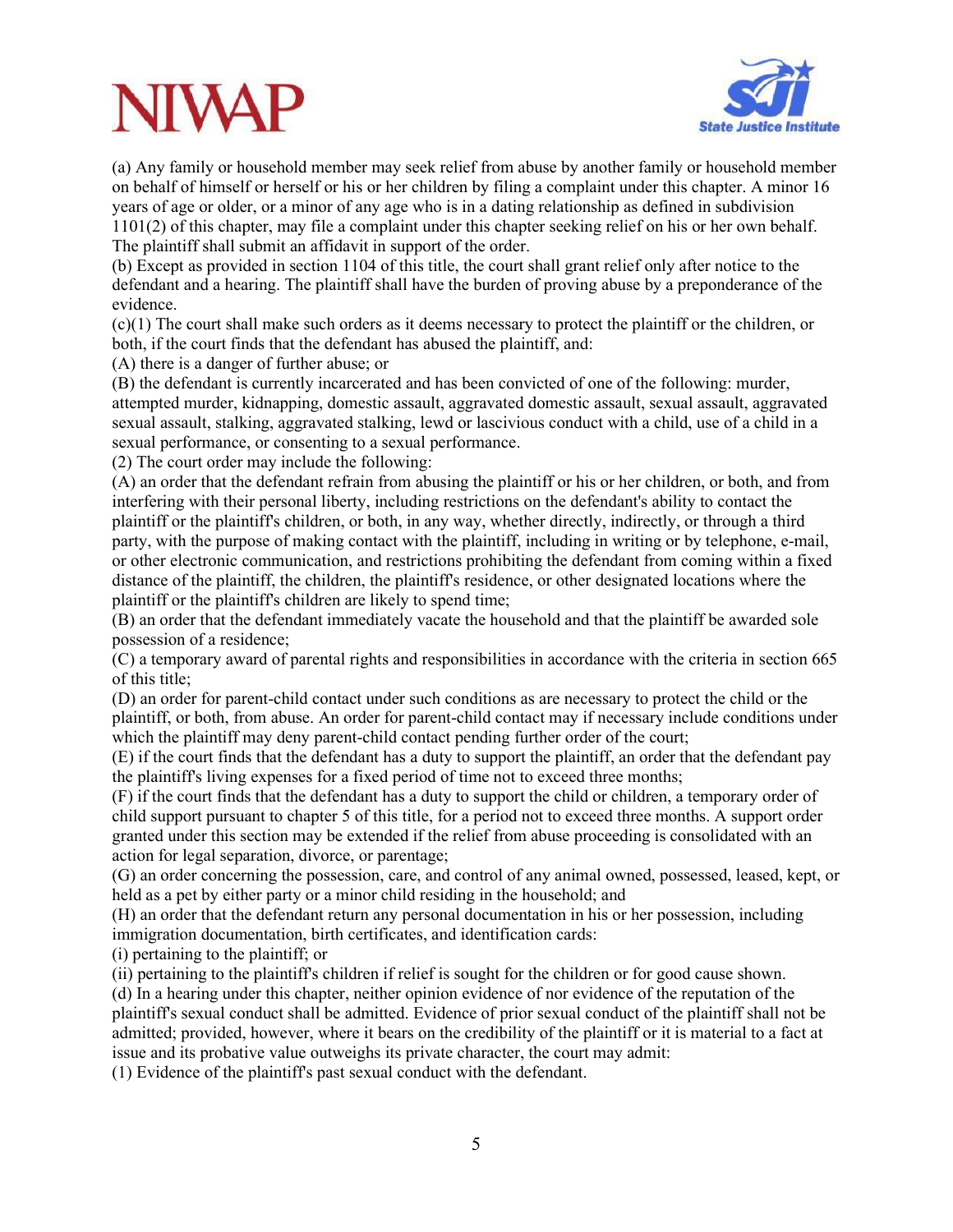

(2) Evidence of specific instances of the plaintiff's sexual conduct showing the source of origin of semen, pregnancy, or disease.

(3) Evidence of specific instances of the plaintiff's past false allegations of violations of 13 V.S.A. chapter 59 or 72.

(e) Relief shall be granted for a fixed period, at the expiration of which time the court may extend any order, upon motion of the plaintiff, for such additional time as it deems necessary to protect the plaintiff, the children, or both, from abuse. It is not necessary for the court to find that abuse has occurred during the pendency of the order to extend the terms of the order. The court may modify its order at any subsequent time upon motion by either party and a showing of a substantial change in circumstance.

(f) No filing fee shall be required.

(g) Every order under this chapter shall contain the name of the court, the names of the parties, the date of the petition, the date and time of the order, and shall be signed by the judge.

(h) Form complaints and form orders shall be provided by the Court Administrator and shall be maintained by the clerks of the courts.

(i) When findings are required under this section, the court shall make either written findings of fact or oral findings of fact on the record.

#### **Divorce and Legal Separation – Jurisdiction**

#### **15 V.S.A. § 591**

Superior courts shall hear and determine complaints for divorce and for affirming or annulling the civil marriage contract and may issue process of attachment, execution, and other proper process necessary for the dispatch and final determination of such causes. The judges of the superior court shall be triers of questions of fact as well as of law. Their determination of questions of fact shall be final, and exceptions may be taken and questions of law heard in the supreme court as in other causes.

#### **15 V.S.A. § 592**

(a) A complaint for divorce or annulment of civil marriage may be brought if either party to the marriage has resided within the State for a period of six months or more, but a divorce shall not be decreed for any cause, unless the plaintiff or the defendant has resided in the State one year next preceding the date of final hearing. Temporary absence from the State because of illness, employment without the State, service as a member of the Armed Forces of the United States, or other legitimate and bona fide cause shall not affect the six months' period or the one-year period specified in the preceding sentence, provided the person has otherwise

retained residence in this State.

(b) Notwithstanding provisions to the contrary, a complaint for divorce may be filed in the Family Division of Superior Court in the county in which the marriage certificate was filed by parties who are not residents of Vermont provided all of the following criteria are met:

(1) The marriage was established in Vermont.

(2) Neither party's state of legal residence recognizes the couple's Vermont marriage for purposes of divorce.

(3) There are no minor children who were born or adopted during the marriage.

(4) The parties file a stipulation together with a complaint that resolves all issues in the divorce action. The stipulation shall be signed by both parties and shall include the following terms:

(A) An agreement that the terms and conditions of the stipulation may be incorporated into a final order of divorce.

(B) The facts upon which the court may base a decree of divorce and that bring the matter before the court's jurisdiction.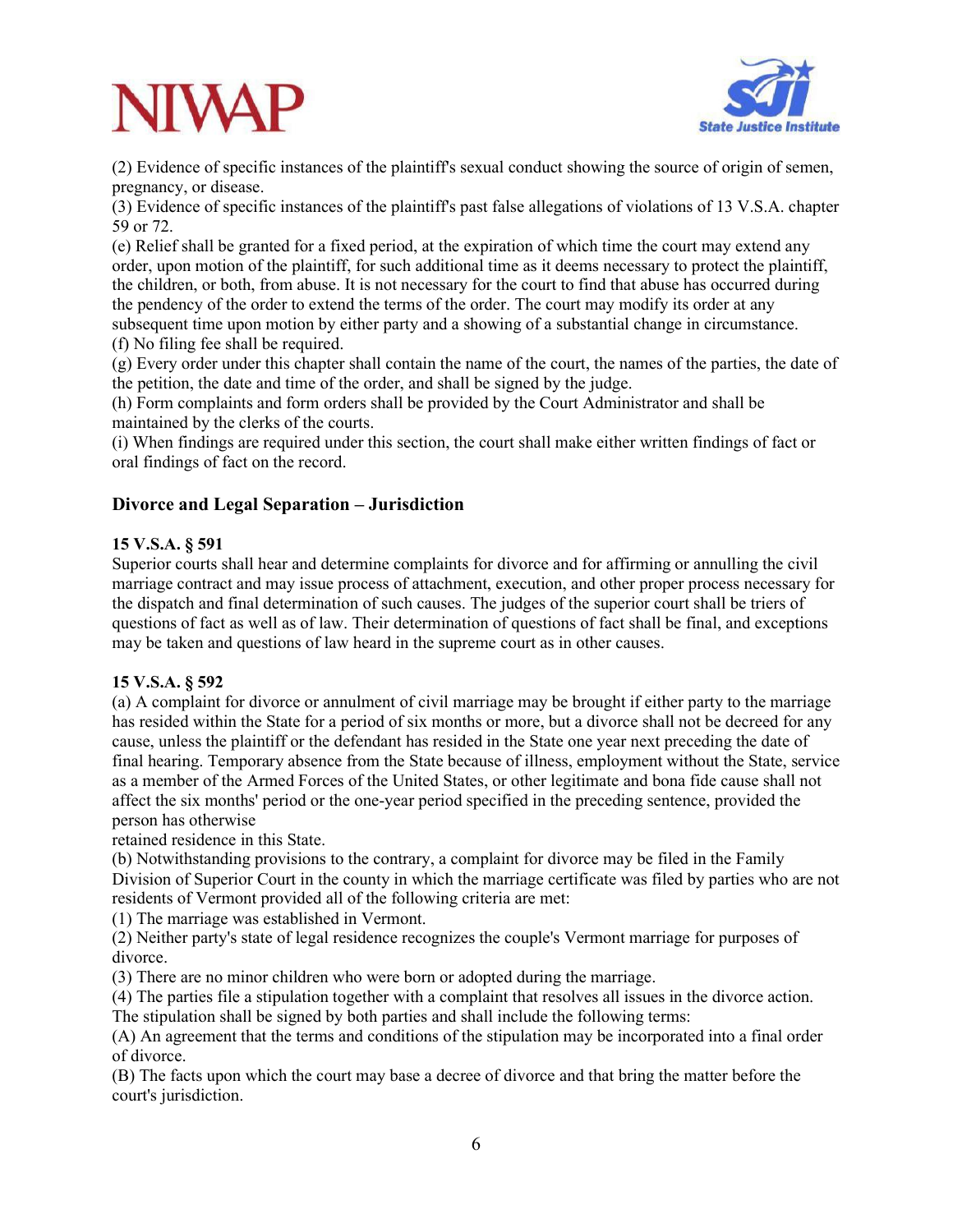



(C) An acknowledgment that:

(i) Each party understands that if he or she wishes to litigate any issue related to the divorce before a Vermont court, one of the parties must meet the residency requirement set forth in subsection (a) of this section.

(ii) Neither party is the subject of an abuse prevention order in a proceeding between the parties. (iii) There are no minor children who were born or adopted during the marriage.

(iv) Neither party's state of legal residence recognizes the couple's Vermont marriage for purposes of divorce.

(v) Each party has entered into the stipulation freely and voluntarily.

(vi) the parties have exchanged all financial information, including income, assets, and liabilities.

(c) The court shall waive a final hearing on any divorce action filed pursuant to subsection (b) of this section unless the court determines upon review of the complaint and stipulation that the filing is incomplete or that a hearing is warranted for the purpose of clarifying a provision of the stipulation. Final uncontested hearings in a nonresident divorce action shall be conducted by telephone unless one or both of the parties choose to appear in person.

#### **15 V.S.A. § 593**

(a) Except as provided in subsection (b) of this section, complaints for divorce for any cause and for affirming or annulling the civil marriage contract shall be brought in the county in which the parties or one of them resides. Petitions directed to a Superior judge for temporary orders under the provisions of Vermont Rule of Civil Procedure 80(c) may be heard within or without the county where the cause is pending at a place convenient for the parties and the judge hearing the same.

(b) A complaint for divorce or dissolution of a civil union shall be brought in the county in which the marriage certificate or the civil union certificate was filed if neither of the parties resides in Vermont.

#### **Divorce and Legal Separation – Service/Notification Requirements**

There do not appear to be any specific service or notice rules under Chapter 11 of Title 15 of the Vermont Statutes Annotated concerning "Annulment and Divorce"—other than those set forth above and in the general service rules. See Vt. R. Civ. P. 4(f)(B) (providing procedures for service by mail of in-state and out-of-state defendants against whom judgment for divorce or annulment of marriage is sought).

#### **Adoption Proceeding – Jurisdiction**

#### **15A V.S.A. § 3-101**

(a) Except as otherwise provided in subsections (b) and (c) of this section, the Probate Division of the Superior Courts of this State have jurisdiction over a proceeding for the adoption of a minor commenced under this title if:

(1) immediately before commencement of the proceeding, the minor lived in this State with a parent, a guardian, a prospective adoptive parent, or another person acting as parent, for at least six consecutive months, including periods of temporary absence, or, in the case of a minor under six months of age, lived in this State from soon after birth with any of those persons;

(2) immediately before commencement of the proceeding, the prospective adoptive parent lived in this State for at least six consecutive months, including periods of temporary absence;

(3) an agency placed the minor for adoption and it is in the best interest of the minor that a court of this State assume jurisdiction because:

(A) the minor and the minor's parents, or the minor and the prospective adoptive parent, have a significant connection with this State; and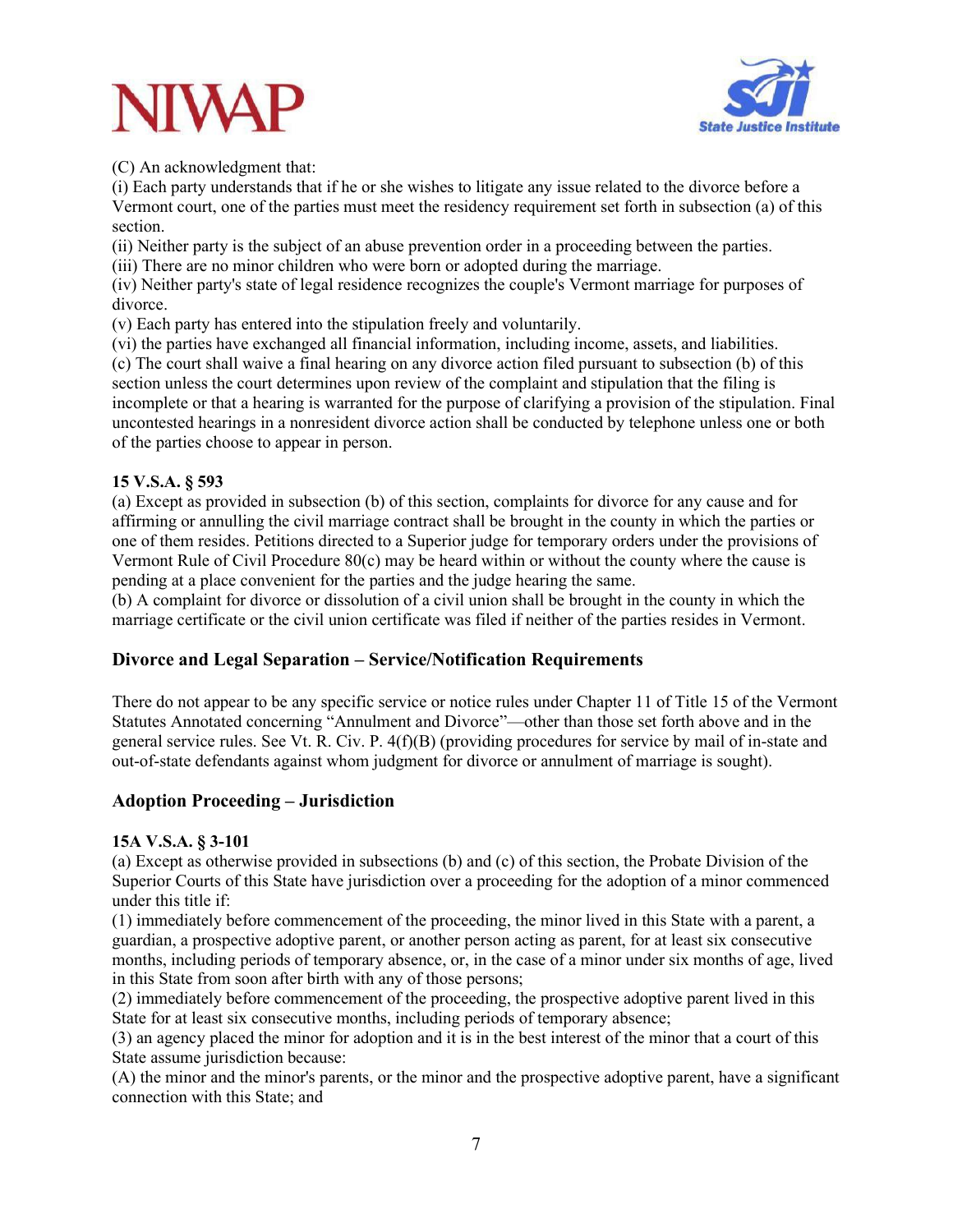## **JIWA**



(B) there is available in this State substantial evidence concerning the minor's present or future care; (4) the minor and the prospective adoptive parent are physically present in this State and the minor has been abandoned or it is necessary in an emergency to protect the minor because the minor has been subjected to or threatened with mistreatment or abuse or is otherwise neglected; or

(5) it appears that no other state would have jurisdiction under prerequisites substantially in accordance with subdivisions (1) through (4) of this subsection, or another state has declined to exercise jurisdiction on the ground that this State is the more appropriate forum to hear a petition for adoption of the minor, and it is in the best interest of the minor that a court of this State assume jurisdiction.

(b) A court of this State may not exercise jurisdiction over a proceeding for adoption of a minor if at the time the petition for adoption is filed a proceeding concerning the custody or adoption of the minor is pending in a court of another state exercising jurisdiction substantially in conformity with the Uniform Child Custody Jurisdiction and Enforcement Act or this title, unless the proceeding is stayed by the court of the other state.

(c) If a court of another state has issued a decree or order concerning the custody of a minor who may be the subject of a proceeding for adoption in this State, a court of this State may not exercise jurisdiction over a proceeding for adoption of the minor unless:

(1) the court of this State finds that the court of the state which issued the decree or order:

(A) does not have continuing jurisdiction to modify the decree or order under jurisdictional prerequisites substantially in accordance with the Uniform Child Custody Jurisdiction and Enforcement Act or has declined to assume jurisdiction to modify the decree or order; or

(B) does not have jurisdiction over a proceeding for adoption substantially in conformity with subdivisions (a)(1) through (4) of this section or has declined to assume jurisdiction over a proceeding for adoption; and

(2) the court of this State has jurisdiction over the proceeding.

(d) The Probate Division of the Superior Courts of this State shall have jurisdiction over a proceeding for relinquishment, consent to adoption or termination of parental rights associated with an adoption if immediately preceding the commencement of the proceeding:

(1) the adoptee resided in this State; or

(2) the agency receiving a relinquishment is licensed as a child placing agency in this State; or

(3) the prospective adoptive parents, if known, have lived or had legal residence in this State for at least six consecutive months; or

(4) one parent of the adoptee has had legal residence in this State for at least six months; or

(5) any requirement of the Uniform Child Custody Jurisdiction and Enforcement Act is satisfied so as to vest the courts of this State with jurisdiction over the child.

(e) The Probate Division of the Superior Courts of this State shall have jurisdiction over civil actions concerning disclosure of identifying information pursuant to Article 6 of this title and construction and enforcement of adoption decrees and orders, and except as provided in section 7-101 of this title, all other civil actions arising under this title.

(f) Nothing in this section shall be construed to remove jurisdiction from the Family Division of the Superior Court over relinquishment or termination of parental rights under 33 V.

#### **15A V.S.A. § 3-102**

(a) Except as provided in subsection (b) of this section, a petition for adoption may be filed in the probate division of the superior court in the district in which a petitioner resides or has legal residence at the time of filing, the adoptee resides, or an office of an agency or the department that placed the adoptee is located.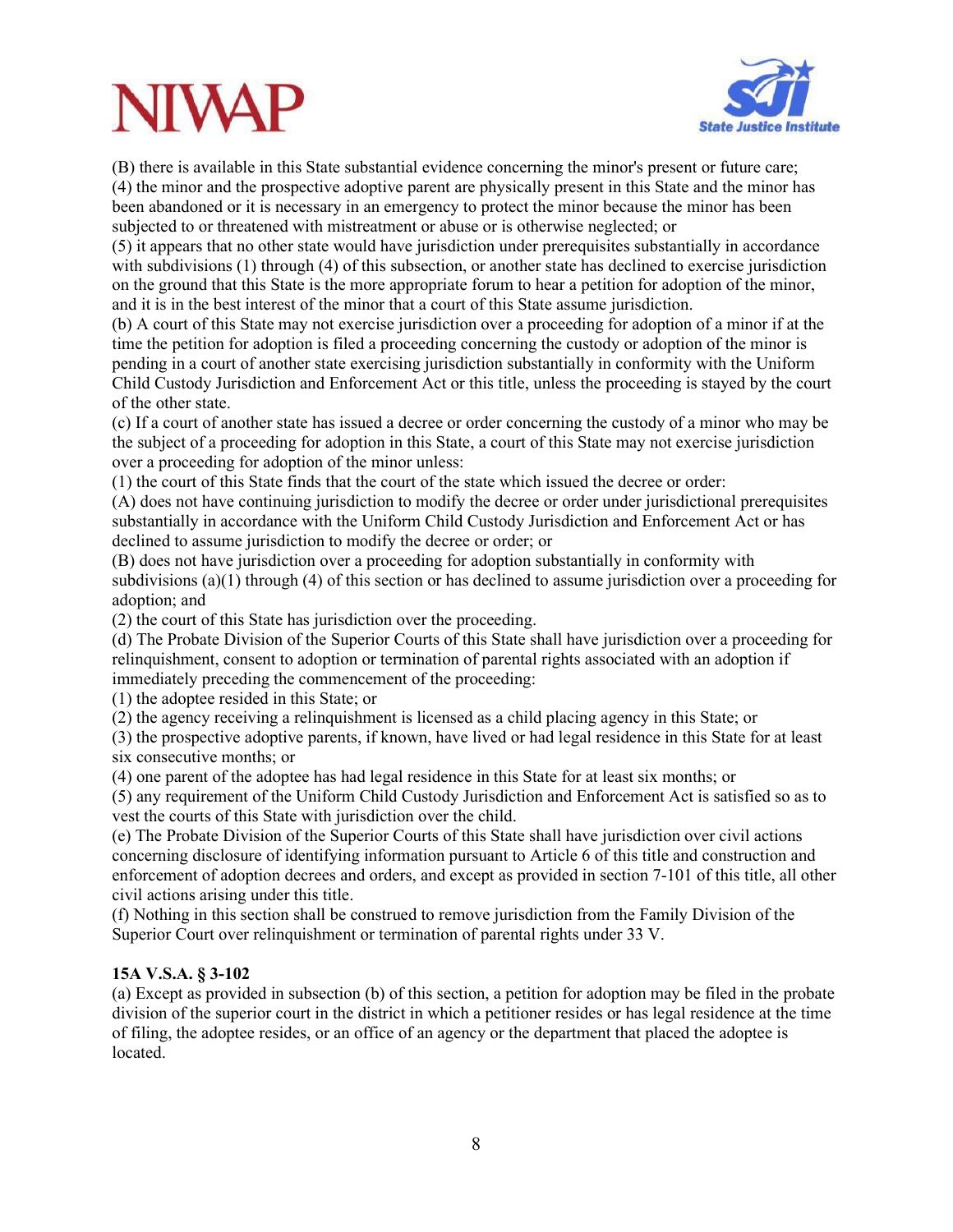

(b) A consent or petition for relinquishment or termination of parental rights may be filed in the probate division of the superior court in the district in which the minor resides, a relinquishing parent resides, or the agency or person receiving the relinquishment has its principal place of business.

(c) Review of the appeal of a preplacement assessment shall take place in the probate division of the superior court in the district in which the appealing party resides or where the agency or person conducting the assessment is located.

### **Adoption Proceeding – Service/Notification Requirements**

#### **15A V.S.A. § 3-401**

(a) Unless notice has been waived, notice of a proceeding for adoption of a minor shall be served, within 30 days after a petition for adoption is filed, upon:

(1) a person whose consent to the adoption is required under section 2-401 of this title, but notice need not be served upon a person whose parental relationship to the minor or whose status as a guardian has been terminated;

(2) an agency whose consent to the adoption is required under section 2-401;

(3) a person whom the petitioner knows is claiming to be or who is named as the father or possible father of the minor adoptee and whose paternity of the minor has not been judicially determined, but notice need not be served upon a man who has executed a verified statement, as described in subdivision  $2-402(a)(3)$ of this title, denying paternity or disclaiming any interest in the minor;

(4) a person other than the petitioner who has legal or physical custody of the minor adoptee or who has a right of communication or visitation with the minor under an existing court order issued by a court in this or another state;

(5) the spouse of the petitioner if the spouse has not joined in the petition; and

(6) a grandparent of a minor adoptee if the grandparent's child is a deceased parent of the minor and, before death, the deceased parent had not executed a consent or relinquishment or the deceased parent's parental relationship to the minor had not been terminated.

(b) The court shall require notice of a proceeding for adoption of a minor to be served upon any person the court finds, at any time during the proceeding, is:

(1) a person described in subsection (a) of this section who has not been given notice;

(2) a person who has revoked a consent or relinquishment pursuant to subsection 2-408(a) or 2-409(a) of this title or is attempting to have a consent or relinquishment set aside pursuant to subsection 2-408(b) or 2409(b) of this title; or

(3) a person who, on the basis of a previous relationship with the minor adoptee, a parent, an alleged parent, or the petitioner, can provide information that is relevant to the proposed adoption and that the court in its discretion wants to hear.

(c) If, at any time in the proceeding, it appears to the court that there is an alleged father of the adoptee who has not been given notice, the court shall require notice of the proceeding to be given to him.

(d) The court shall send a duplicate copy of the petition to the department. The department shall determine whether or not the petitioners have been the subject of a substantiated complaint filed with the department, and shall report its findings to the court within 14 days of receiving the petition. If a substantiated complaint has been filed with the department, the department shall include a copy of the investigative report that relates to the complaint with the findings it files with the court.

#### **15A V.S.A. § 3-402**

A notice required by section 3-401 of this title shall use initials for the name of a petitioner or any person named in the petition for adoption who has not waived confidentiality and shall contain: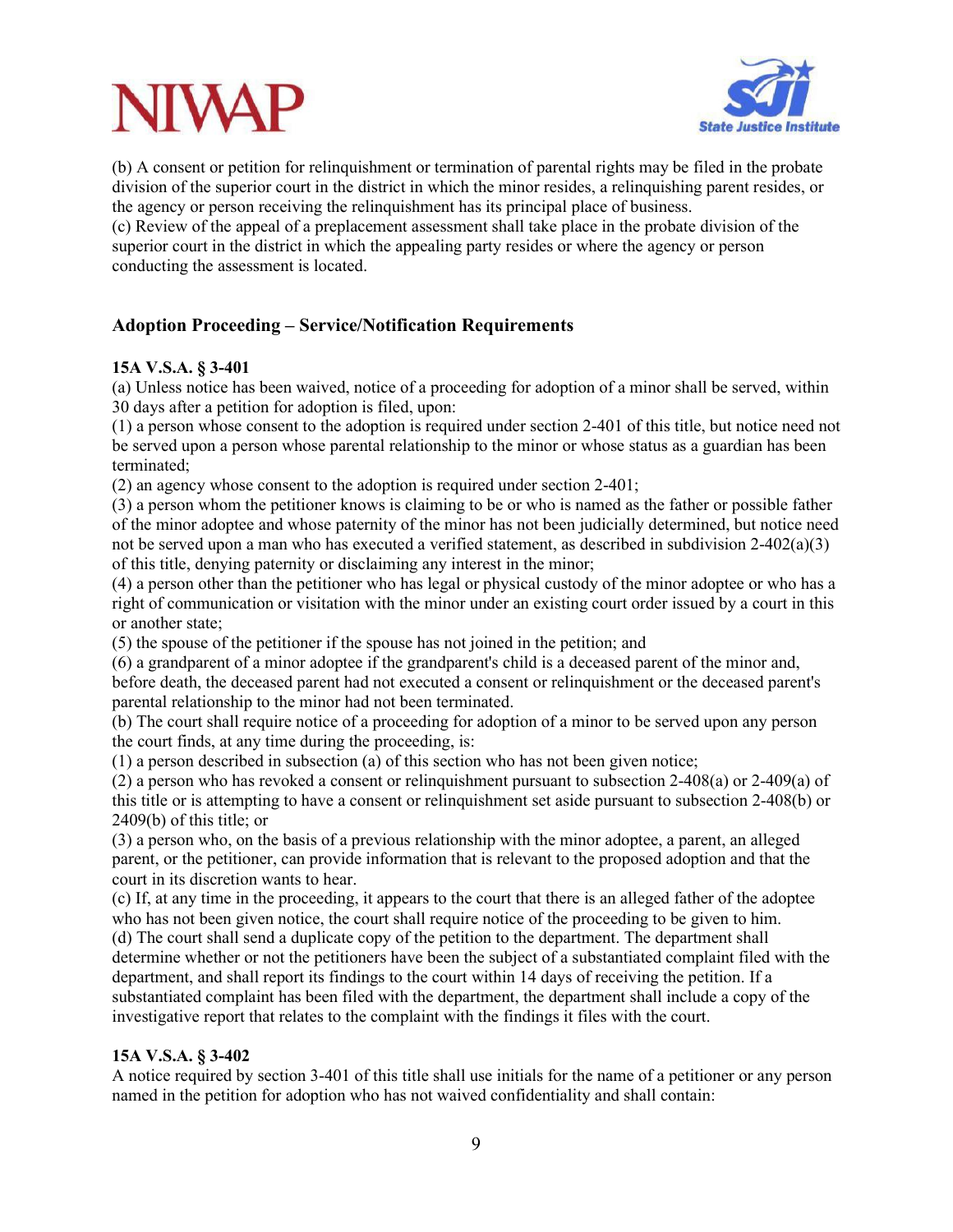



(1) the caption of the petition;

(2) the address and telephone number of the court where the petition is pending;

(3) a concise summary of the relief requested in the petition;

(4) the name, mailing address, and telephone number of the petitioner's attorney;

(5) a statement that the person served with the notice shall file a written appearance in the adoption proceeding within 20 days after service in order to participate in the proceeding and to receive further notice of the proceeding, including notice of the time and place of any hearing.

#### **15A V.S.A. § 3-403**

(a) Service of the notice required by section 3-401 of this title shall be made in a manner appropriate under the Vermont Rules of Probate Procedure unless the court otherwise directs; provided however, a parent or alleged parent who has not consented to the adoption or whose parental rights have not been terminated shall be personally served in accordance with the Vermont Rules of Civil Procedure. (b) Except as otherwise provided in subsection (c) of this section, a person who fails, without good cause, to respond to the notice within 20 days after its service may not appear in or receive further notice of the

proceeding for adoption.

(c) If a person is a respondent in a petition to terminate the relationship of parent and child and the petition is served upon the respondent with the notice required by section 3-401, the respondent may not appear in or receive further notice of the proceeding for adoption or for termination unless the respondent responds to the notice as required by section 3-503 of this title.

#### **Domestic Violence – Jurisdiction**

#### **15 V.S.A. § 1102**

[Jurisdiction and venue in domestic violence proceedings]

(a) The family division of the superior court shall have jurisdiction over proceedings under this chapter. (b) Emergency orders under section 1104 of this title may be issued by a judge of the criminal, civil, or family division of the superior court.

(c) Proceedings under this chapter may be commenced in the county in which the plaintiff resides. If the plaintiff has left the residence or household to avoid abuse, the plaintiff shall have the option to bring an action in the county of the previous residence or household or the county of the new residence or household.

#### **Domestic Violence– Service/Notification Requirements**

#### **15 V.S.A. § 1105**

[Service under Abuse Prevention, Title 15, Chapter 21]

(a) A complaint or ex parte temporary order or final order issued under this chapter shall be served in accordance with the Vermont Rules of Civil Procedure and may be served by any law enforcement officer. A court that issues an order under this chapter during court hours shall promptly transmit the order electronically or by other means to a law enforcement agency for service.

(b) A defendant who attends a hearing held under section 1103 or 1104 of this title at which a temporary or final order under this chapter is issued and who receives notice from the court on the record that the order has been issued shall be deemed to have been served. A defendant notified by the court on the record shall be required to adhere immediately to the provisions of the order. However, even when the court has previously notified the defendant of the order, the court shall transmit the order for additional service by a law enforcement agency.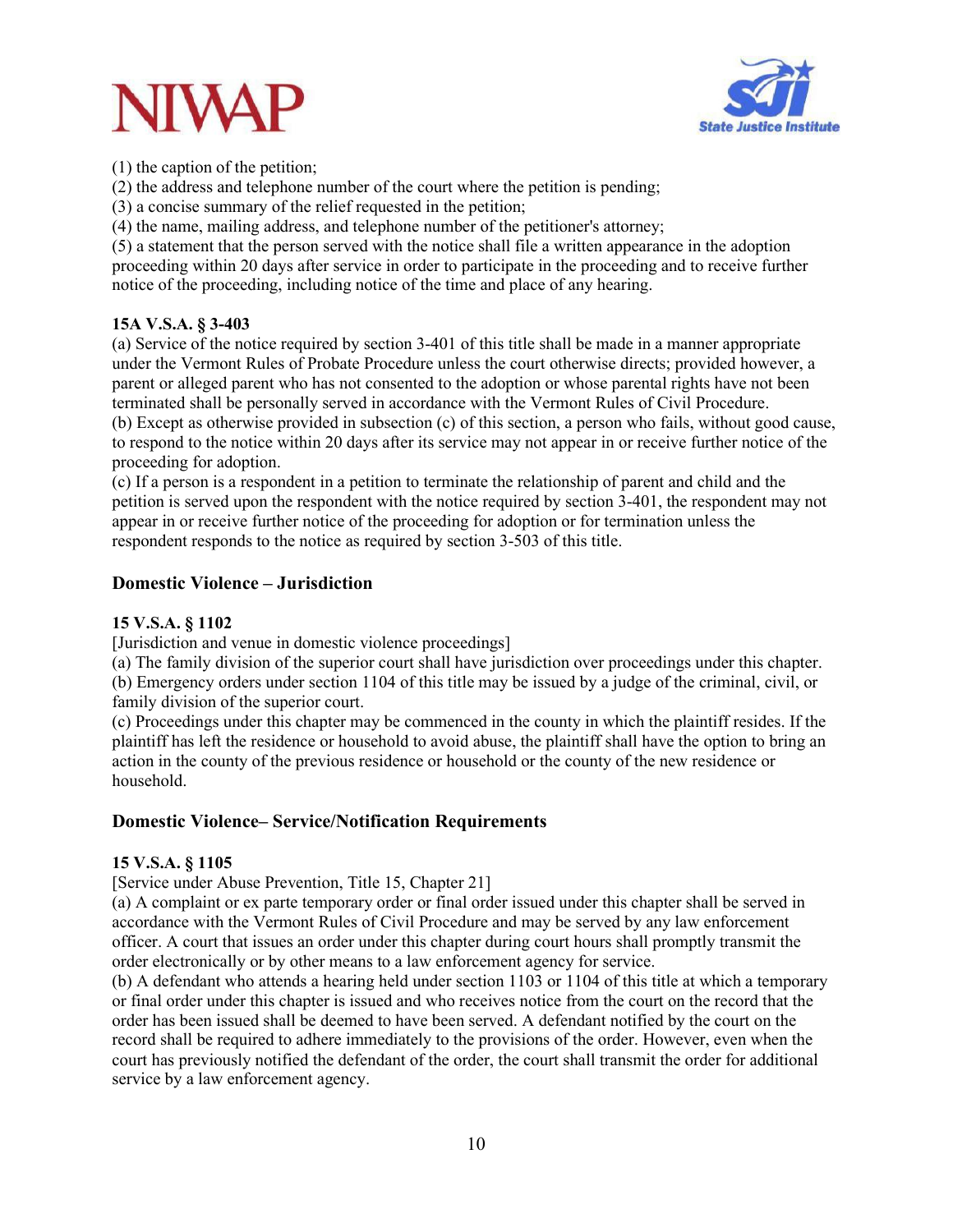## VIWA



(c) Abuse orders shall be served by the law enforcement agency at the earliest possible time and shall take precedence over other summonses and orders. Orders shall be served in a manner calculated to ensure the safety of the plaintiff. Methods of service which include advance notification to the defendant shall not be used. The person making service shall file a return of service with the court stating the date, time, and place at which the order was delivered personally to the defendant.

(d) If service of a notice of hearing issued under section 1103 or 1104 of this title cannot be made before the scheduled hearing, the court shall continue the hearing and extend the terms of the order upon request of the plaintiff for such additional time as it deems necessary to achieve service on the defendant.

#### **15 V.S.A. § 1103**

[Notice and opportunity to be heard]

(a) Any family or household member may seek relief from abuse by another family or household member on behalf of himself or herself or his or her children by filing a complaint under this chapter. A minor 16 years of age or older, or a minor of any age who is in a dating relationship as defined in subdivision 1101(2) of this chapter, may file a complaint under this chapter seeking relief on his or her own behalf. The plaintiff shall submit an affidavit in support of the order.

(b) Except as provided in section 1104 of this title, the court shall grant relief only after notice to the defendant and a hearing. The plaintiff shall have the burden of proving abuse by a preponderance of the evidence.

(c)(1) The court shall make such orders as it deems necessary to protect the plaintiff or the children, or both, if the court finds that the defendant has abused the plaintiff, and:

(A) there is a danger of further abuse; or

(B) the defendant is currently incarcerated and has been convicted of one of the following: murder, attempted murder, kidnapping, domestic assault, aggravated domestic assault, sexual assault, aggravated sexual assault, stalking, aggravated stalking, lewd or lascivious conduct with a child, use of a child in a sexual performance, or consenting to a sexual performance.

(2) The court order may include the following:

(A) an order that the defendant refrain from abusing the plaintiff or his or her children, or both, and from interfering with their personal liberty, including restrictions on the defendant's ability to contact the plaintiff or the plaintiff's children, or both, in any way, whether directly, indirectly, or through a third party, with the purpose of making contact with the plaintiff, including in writing or by telephone, e-mail, or other electronic communication, and restrictions prohibiting the defendant from coming within a fixed distance of the plaintiff, the children, the plaintiff's residence, or other designated locations where the plaintiff or the plaintiff's children are likely to spend time;

(B) an order that the defendant immediately vacate the household and that the plaintiff be awarded sole possession of a residence;

(C) a temporary award of parental rights and responsibilities in accordance with the criteria in section 665 of this title;

(D) an order for parent-child contact under such conditions as are necessary to protect the child or the plaintiff, or both, from abuse. An order for parent-child contact may if necessary include conditions under which the plaintiff may deny parent-child contact pending further order of the court;

(E) if the court finds that the defendant has a duty to support the plaintiff, an order that the defendant pay the plaintiff's living expenses for a fixed period of time not to exceed three months;

(F) if the court finds that the defendant has a duty to support the child or children, a temporary order of child support pursuant to chapter 5 of this title, for a period not to exceed three months. A support order granted under this section may be extended if the relief from abuse proceeding is consolidated with an action for legal separation, divorce, or parentage;